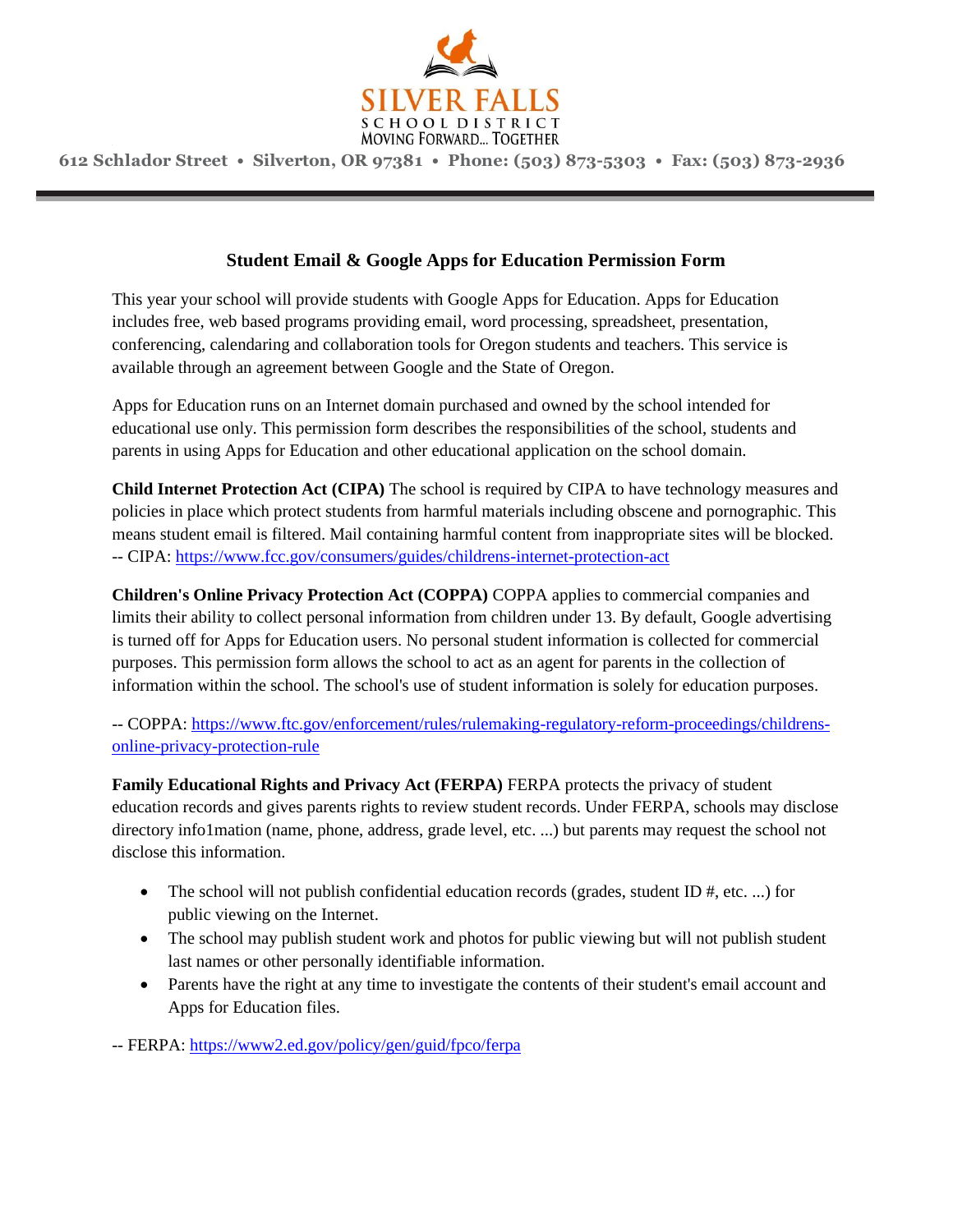

#### **Formulario De Permiso Para Estudiantes De Correo Electrónico Y Google Apps Para Educación**

Este año la escuela proporcionará estudiantes con Google Apps para educación. Apps para la educación gratuita, incluye programas de basado en web proporciona correo electrónico, procesamiento de textos, hoja de cálculo, presentación, conferencia, herramientas de calendarios y colaboración para profesores y estudiantes de Oregón. Este servicio está disponible a través de un acuerdo entre Google y el estado de Oregón. Aplicaciones para educación se ejecuta en un dominio de Internet comprado y es propiedad de la escuela para uso educativo solamente. Esta forma de permiso describe las responsabilidades de la escuela, alumnos y padres en el uso de Apps para la educación y otras aplicaciones educativas en el dominio escuela.

**Ley de Protección de la Infancia de Internet (CIPA)** La escuela es requerida por CIPA de tener medidas tecnológicas y políticas que protegen a los estudiantes de materiales nocivos como obsceno y pornográfico. Esto significa que se filtra el correo electrónico del estudiante. Se bloqueará el correo con contenido nocivo de sitios inapropiados.

--CIPA: https://www.fcc.gov/consumers/guides/childrens-internet-protection-act

**Ley De Protección De La Privacidad En Línea Para Niños (COPPA)** COPPA se aplica a empresas comerciales y limita su capacidad para recolectar información personal de niños menores de 13 años. De forma predeterminada, Google publicidad apagada para aplicaciones para los usuarios de la educación. No se recoge ninguna información personal para comerciales. Esta forma de permiso permite a la escuela actuar como agente para los padres en la recolección de información dentro de la escuela. Uso de la escuela de información de los estudiantes es únicamente para propósitos de la educación. --COPPA: https://www.ftc.gov/enforcement/rules/rulemaking-regulatory-reform-proceedings/childrensonline-privacy-protection-rule

**Derechos Educativos De La Familia Y Ley De Privacidad (FERPA)** FERPA protege la privacidad de los expedientes de educación los estudiantes y da a los padres derechos para revisar expedientes de los estudiantes. Bajo FERPA, escuelas pueden revelar información directorio (nombre, teléfono, dirección, grado, etc...), pero los padres pueden solicitar que la escuela no revela esta información.

- La escuela no publicará documentos confidenciales (grados, estudiante ID #, etc...) para la visión pública en Internet.
- La escuela puede publicar el trabajo del estudiante y fotos para el público pero no publicará apellidos estudiante u otra información personalmente identificable.
- Los padres tienen el derecho en cualquier momento para investigar el contenido de su cuenta de correo electrónico y aplicaciones para archivos de educación.

--FERPA: https://www2.ed.gov/policy/gen/guid/fpco/ferpa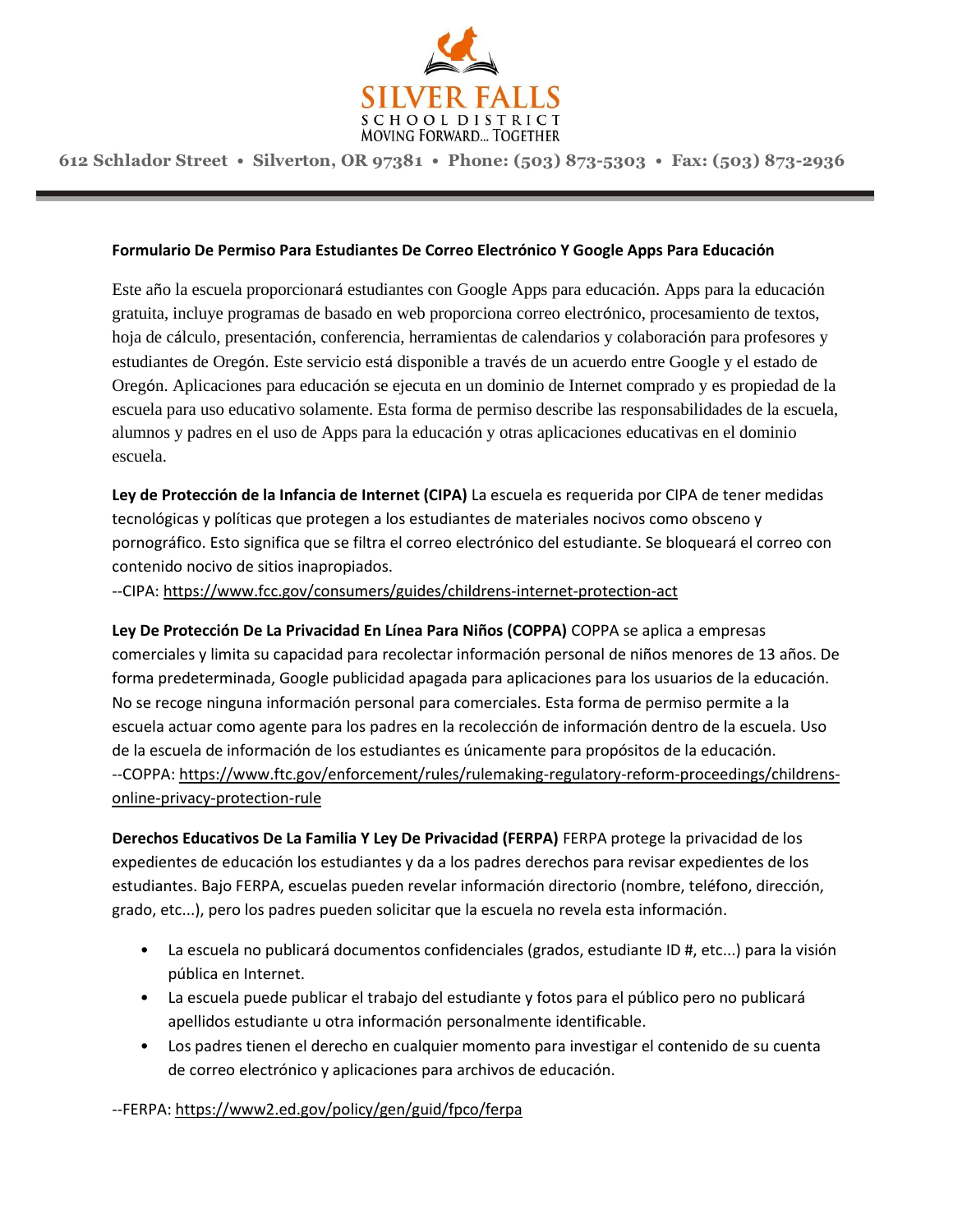

Parent/Guardian,

This year your school will provide students with Google Apps for Education. Apps for Education includes free, web based programs providing word processing, spreadsheet, presentation, conferencing, calendaring, email and collaboration tools for Oregon students and teachers. This service is available through an agreement between Google and the State of Oregon.

Apps for Education runs on an Internet domain purchased and owned by the district intended for educational use only. This permission form describes the responsibilities of the school, students and parents in using Apps for Education on the school domain.

### **Google Apps for Education Permission Form**

\*Note: This is a one-time permission.

Please complete and return the portion below to school.

Student Name: \_\_\_\_\_\_\_\_\_\_\_\_\_\_\_\_\_\_\_\_\_\_\_\_\_\_\_\_\_

Current School:

Parent/Guardian: \_\_\_\_\_\_\_\_\_\_\_\_\_\_\_\_\_\_\_\_\_\_\_\_\_\_\_

I give permission for my child to use Oregon K-12 Apps for Education. Additionally, I give permission for my child and the school to publish student work online, with the understanding that student last names and confidential personal information will not be published.

 $Signature:$  Date:  $\frac{1}{2}$  Date:  $\frac{1}{2}$  Date:  $\frac{1}{2}$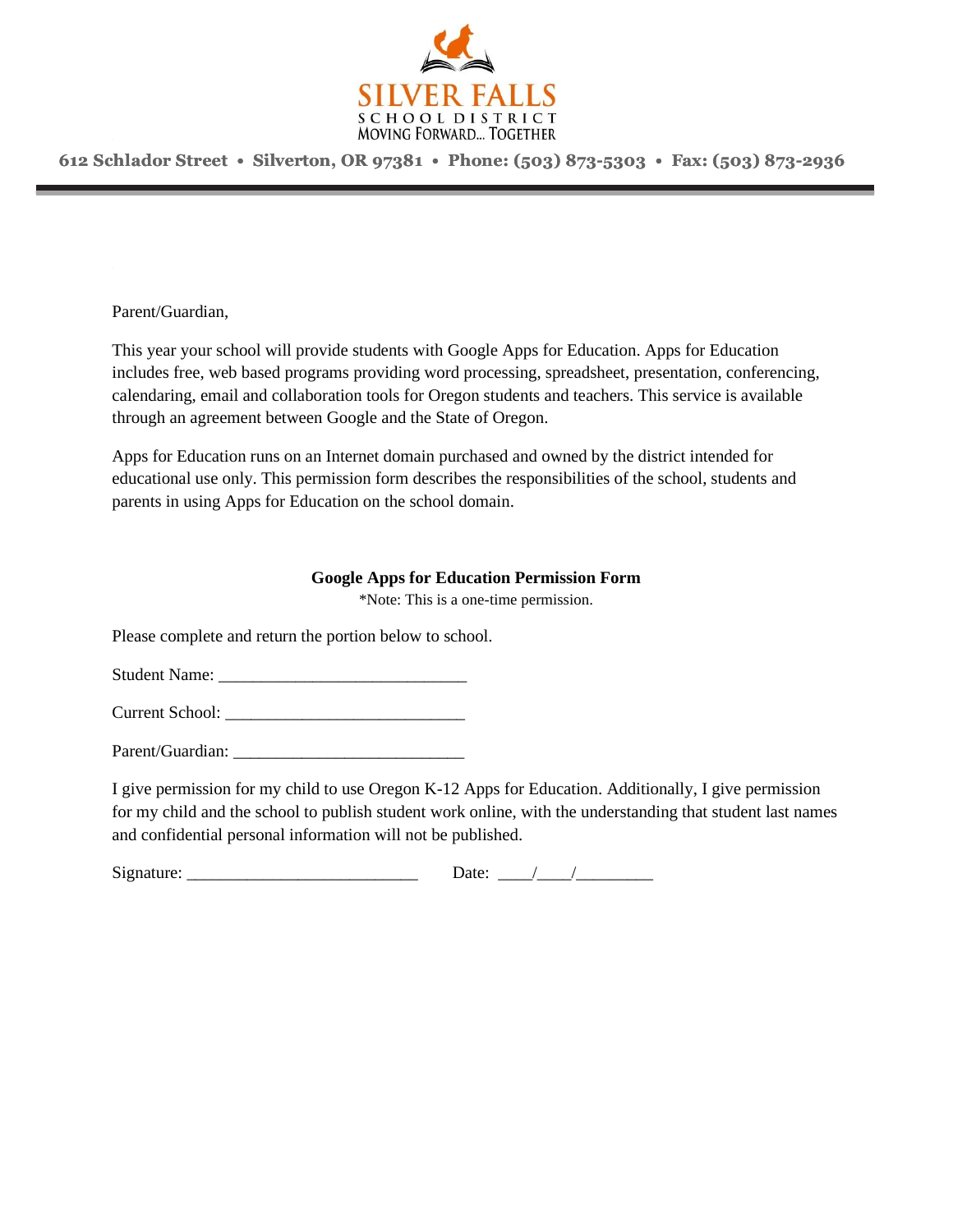

Padre / Tutor,

Este año, la escuela proporcionará a los estudiantes con el portal Google Apps. Aplicaciones para la Educación que incluye programas gratuitos, basados e n la red que proporcionan un procesamiento de textos, presentaciones, conferencias, calendarios, correo electrónico y herramientas de colaboración para los estudiantes de Oregon y los maestros. Este servicio está disponible a través de un acuerdo entre el portal Google y el Estado de Oregon.

Aplicaciones para la Educación se ejecuta en un dominio de Internet pagado y poseídas por el distrito y está destinado sólo para fines educativos. En este permiso se describen las responsabilidades de la escuela, alumnos y padres para el uso de las Aplicaciones para la Educación en el ámbito escolar.

### **Formulario de permiso Google Apps para la Educación**

\* Nota: Este es un permiso por una sola vez.

Por favor, complete y devuelva la parte posterior para a la escuela del alumno:

Nombre del estudiante:

Escuela actual:

Padre / Tutor: \_\_\_\_\_\_\_\_\_\_\_\_\_\_\_\_\_\_\_\_\_\_\_\_\_\_\_\_\_\_\_\_\_\_\_\_\_\_\_\_\_\_\_\_\_\_

doy permiso a mi hijo para usar Oregon K-12 Aplicaciones para su educación. Además, doy permiso a mi hijo y a la escuela para publicar en línea el trabajo del estudiante, con el entendimiento de que los nombres de los estudiantes y la información personal y confidencial no será publicada.

Firma y Fecha \_\_\_\_\_\_\_\_\_\_\_\_\_\_\_\_\_\_\_\_\_\_\_\_\_\_\_\_\_\_\_ \_\_\_\_/\_\_\_\_/\_\_\_\_\_\_\_\_\_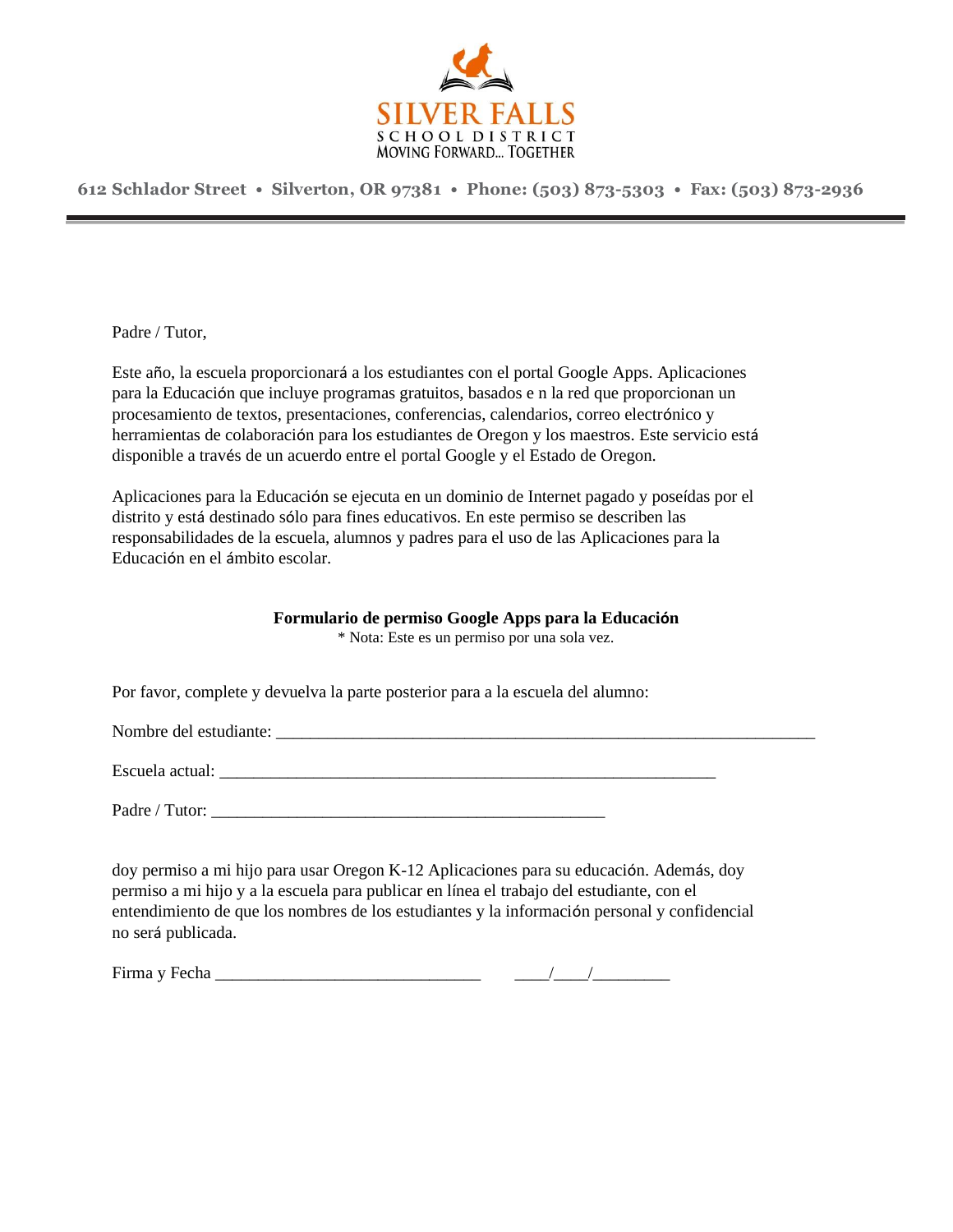

# **Technology - Responsible Use Guidelines (Student/Parent Handbook)**

Educational Purpose: The Silver Falls School District's network and the Internet offer a wealth of educational materials to our students and teachers. Original source materials, information, data, images, and software may be brought into the classroom. Access to the Internet is an important part of our plan to create lifelong learners who know how to find information in our rapidly changing world. Internet access makes contact with people all over the world possible, bringing into the classroom experts in every content area. Teachers can use these resources for individual and group projects, curricular materials, and idea sharing. Expertise in our schools may be shared with others around the world. Educators may share lesson plans and may network to enrich their skills.

#### Electronic Communications System Policy**:**

#### **1. Students Personal Safety:**

a. Students will not post personal contact information about themselves. Personal contact information includes address, telephone, home address, work address, etc. School address and email address may be used when it is necessary to receive information.

b. Students will not post personal information about other people, including address, telephone, home address, work address, etc. In addition, the district and its users will not include any reference to district personnel or users, including their names and pictures, without their permission.

c. Students will not agree to meet with someone they have met online without their parent's approval and participation.

d. Students will promptly disclose to their teacher or other school employee any message they receive that is inappropriate or makes them feel uncomfortable. (Board Policy JFCE, IIBGA)

#### **2. Illegal or Destructive Activities:**

a. Users will not attempt to gain unauthorized access to the district network or to any other computer system through the district network, or go beyond their authorized access. This includes attempting to log in through another person's account or access another person's files.

b. Users will not make deliberate attempts to disrupt any computer system performance or to destroy data.

c. Users will not use the district network to engage in any other illegal act.

#### **3. System Security:**

a. Users are responsible for the use of their individual account and should take all reasonable precautions to prevent others from being able to use their account. Under no conditions should a user provide his or her password to another person.

b. Users will immediately notify the district network administrator if they have identified a possible security problem. Users will not go looking for security problems, because this may be construed as an illegal attempt to gain access.

c. Users will avoid the inadvertent spread of computer viruses by following the district virus protection procedures if they download software.

#### **4. Inappropriate Conduct:**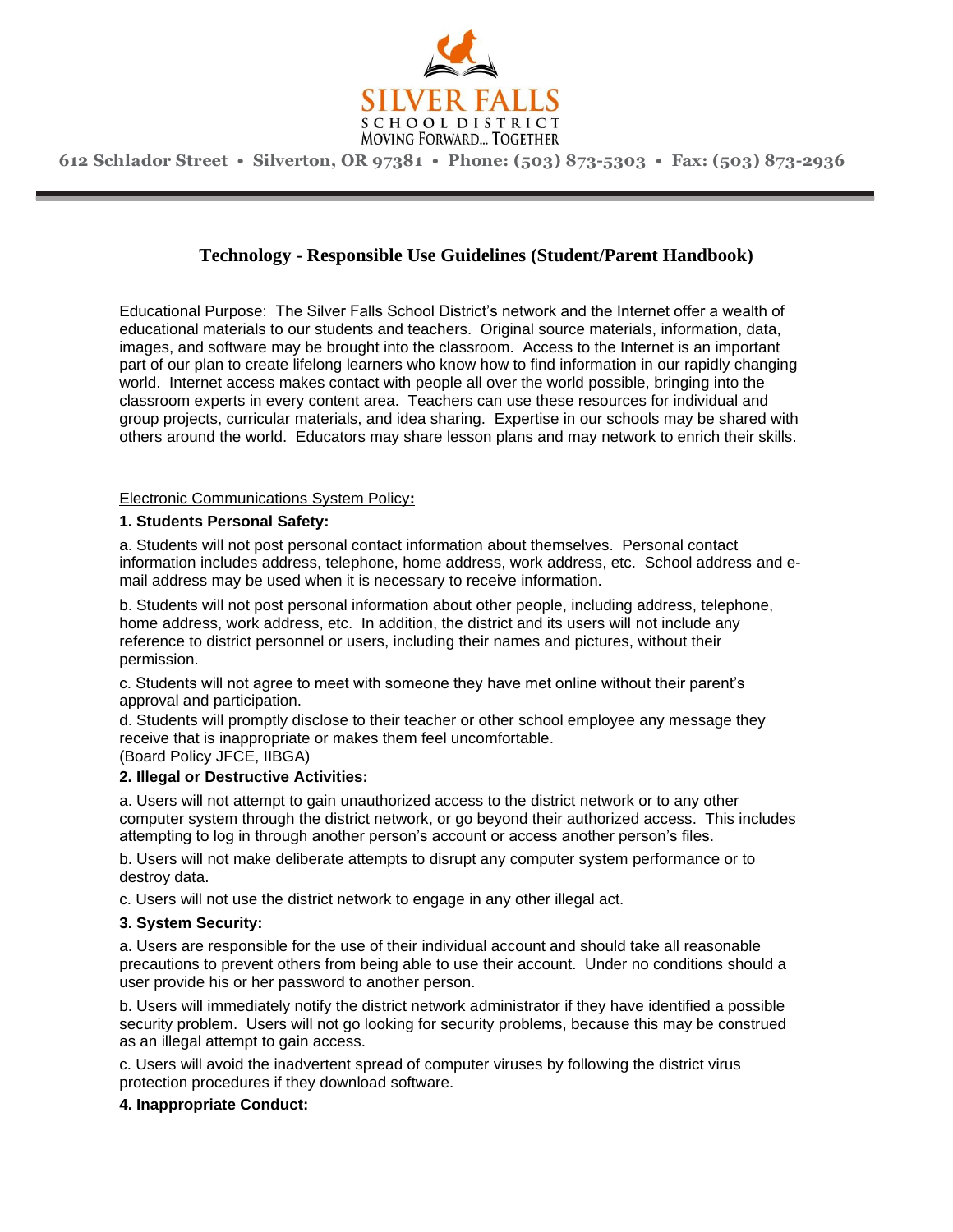a. Restrictions against inappropriate language apply to public messages, private messages, and material posted on web pages.

b. Users will not use obscene, profane, lewd, vulgar, rude, inflammatory, threatening, or disrespectful language.

c. Users will not post information that, if acted upon, could cause damage, or danger of disruption.

d. Users will not engage in personal attacks, including prejudicial or discriminatory attacks.

e. Users will not harass another person. Harassment is acting in a manner that distresses or annoys another person. If a user is told by a person to stop sending messages to them, the user must stop.

f. Users will not post false or defamatory information about a person or organization.

### **5. Respect for Privacy:**

a. Users will not repost a message that was sent to them privately.

b. Users will not post personal contact information about other people, including address, telephone, home address, work address, etc. In addition, the district and its users will not include any reference to district personnel or users, including their names and pictures, without their permission.

### **6. Respecting Resource Limits:**

a. Users will use the network only for educational and professional or career development activities, and limited, high-quality, self-discovery activities.

b. Users will not download large files unless absolutely necessary. If necessary, users will download the file at a time when the network is not being heavily used and immediately remove the file from the network system computer to their personal computer.

c. Users will not post chain letters or engage in "spamming." Spamming is sending an annoying or unnecessary message to a large number of people.

d. Users will check their e-mail frequently, delete unwanted messages promptly, and stay within their e-mail quota.

e. Users will subscribe only to high-quality discussion group mail lists that are relevant to their education or professional/career development.

f. Users will unsubscribe to discussion groups before any vacation, break, or other extended absence from school.

### **7. Plagiarism and Copyright Infringement:**

a. Users will not plagiarize works that they find on the Internet. Plagiarism is taking the ideas or writings of others and presenting them as if they were original to the user.

b. Users will respect the rights of copyright owners. Copyright infringement occurs when an individual inappropriately reproduces a work that is protected by a copyright. If a work contains language that specifies acceptable use of that work, the user should follow the expressed requirements. If the user is unsure whether or not he/she can use a work, he/she should request permission from the copyright owner. (Board Policy EGAAA)

### **8. Inappropriate Access to Material:**

a. Users will not use the district network to access material that is profane or obscene (pornography), that advocates illegal acts, or that advocates violence or discrimination towards other people (hate literature). Exceptions may be made if the purpose of such access is to conduct research, and if both the teacher and the parent approve access.

b. If a user inadvertently accesses such information, he/she should immediately disclose the inadvertent access in a manner specified by their school.

### **9. Cyberbullying:**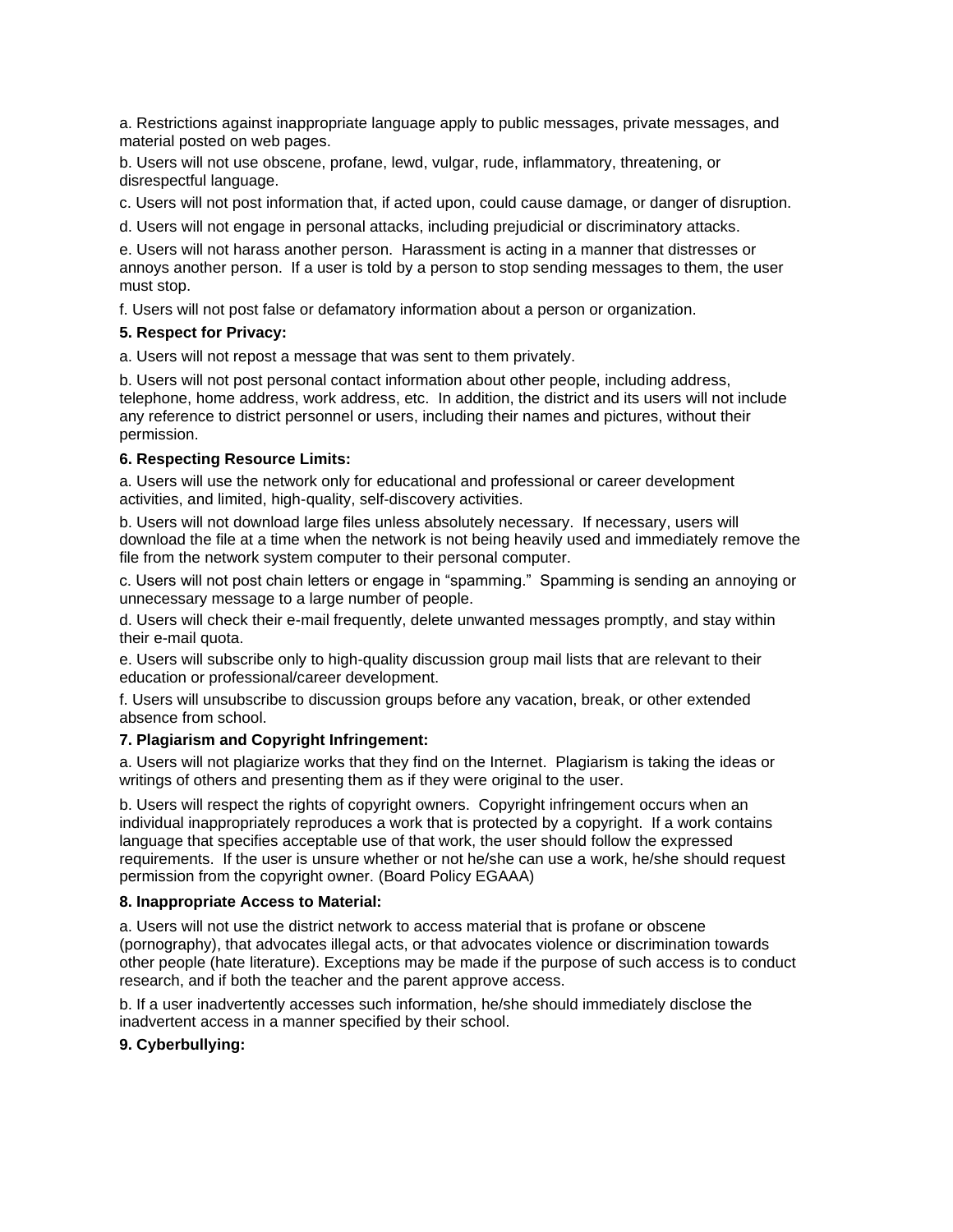The district prohibits any form of harassment, including harassment through electronic means, which is known as cyberbullying. A student may be subject to discipline, up to and including expulsion, for a violation. A student may also be referred to law enforcement for a violation. Students or volunteers may report cyberbullying anonymously. Remedial Action shall not be based solely on an anonymous report. (Board Policy JFCF, JFCFA, GBNA, GBNAA)

#### **10. Due Process:**

a. In the event there is an allegation that a student has violated the district acceptable use policy, the student will be provided with notice of the alleged violation and an opportunity to present to an administrator or designee.

b. Disciplinary actions will be tailored to meet the specific concerns related to the violation and to assist the student in gaining the self-discipline necessary to behave appropriately on an electronic network. If the alleged violation also involves a violation of regulations in the Student Handbook, the violation will be handled in accordance with the applicable regulation of the Student Handbook.

c. Any district administrator may terminate the account privileges of a guest user by providing notice to the user. Guest accounts not active for more than 30 days may be removed, along with the user's files, without notice to the user.

d. Violations of law with regard to internet and technology use will be reported to law enforcement officials.

#### **11. Bring Your Own Device (BYOD):**

Students may use their own personal communication devices including but not limited to laptops, iPads, tablets, phones, etc. if authorized by the principal or designee. Please refer to your child's school for more detailed information. (Board Policy IIBGA, JFCEB, JFCEB-AR)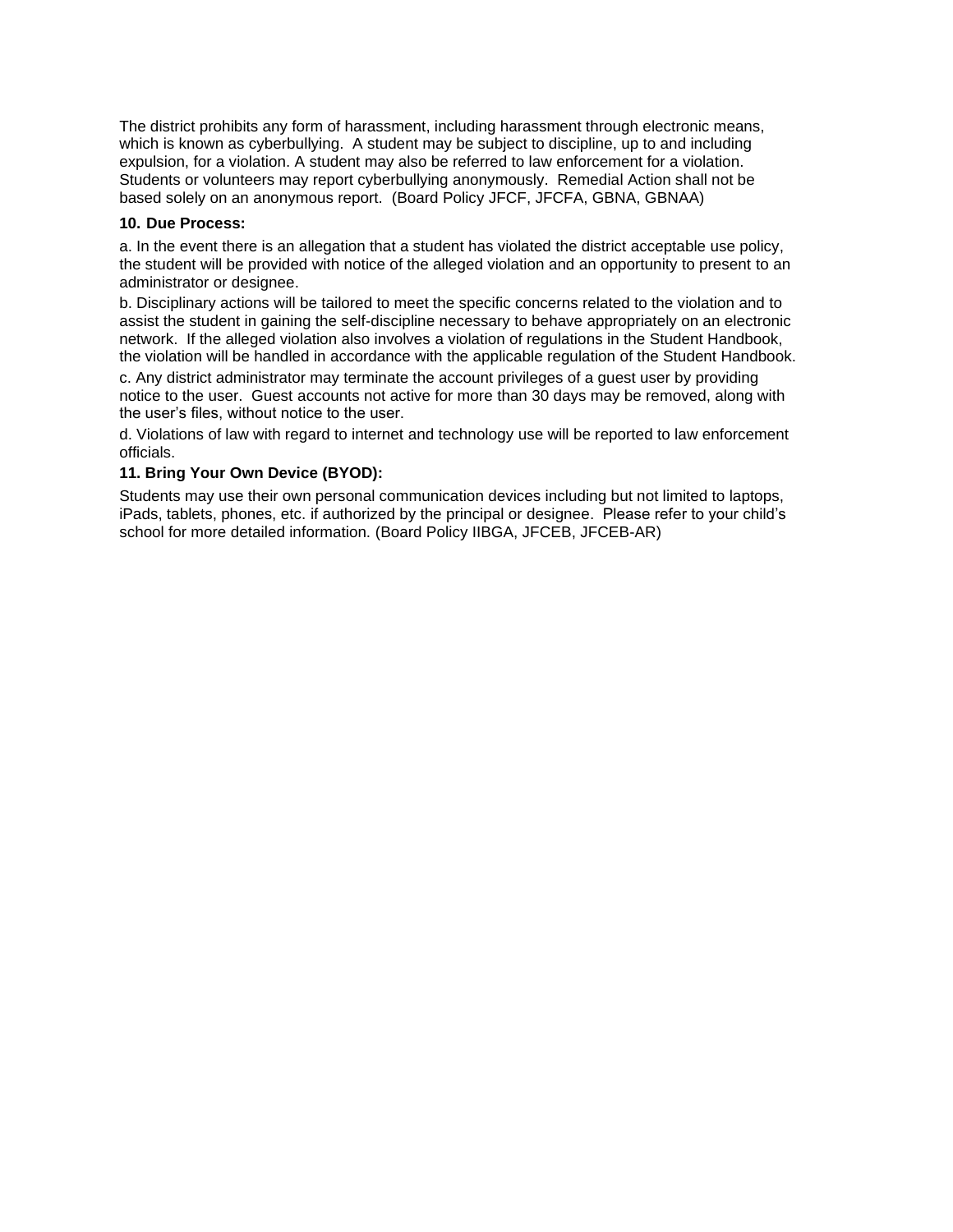### **Tecnología - Pautas De Uso Responsable (Manual Para Estudiantes / Padres)**

Propósito educativo: La red del Distrito Escolar de Silver Falls e Internet ofrecen una gran cantidad de materiales educativos para nuestros estudiantes y maestros. Los materiales de originales, información, datos, imágenes y software pueden ser llevados al aula. El acceso a Internet es una parte importante de nuestro plan para crear aprendices para toda la vida que saben cómo encontrar información en un mundo que cambia rápidamente. El acceso a Internet hace posible el contacto con personas de todo el mundo, trayendo a los expertos en el aula en cada área de contenido. Los maestros pueden usar estos recursos para proyectos individuales y grupos, materiales curriculares e intercambio de ideas. La experiencia en nuestras escuelas se puede compartir con otras personas alrededor del mundo. Los educadores pueden compartir planes de lecciones y pueden conectarse para enriquecer sus habilidades.

# **Política Del Sistema De Comunicaciones Electrónicas:**

### **1. Seguridad Personal De Los Estudiantes:**

a. Los estudiantes no publicarán información de contacto personal sobre ellos mismos. La información de contacto personal incluye la dirección, el teléfono, la dirección del hogar, la dirección del trabajo, etc. La dirección de la escuela y el correo electrónico se pueden usar cuando sea necesario para recibir información.

b. Los estudiantes no publicarán información personal sobre otras personas, incluyendo dirección, teléfono, domicilio, dirección del trabajo, etc. Además, el distrito y sus usuarios no incluirán ninguna referencia al personal o usuarios del distrito, incluyendo sus nombres e imágenes, sin su permiso.

c. Los estudiantes no aceptarán reunirse con alguien que hayan conocido en línea sin la aprobación y participación de sus padres.

d. Los estudiantes divulgarán prontamente a su maestro u otro empleado de la escuela cualquier mensaje que reciban que sea inapropiado o los haga sentir incómodos.

(Board Policy JFCE, Directiva IIBGA)

### **2. Actividades Ilegales O Destructivas:**

a. Los usuarios no intentarán obtener acceso no autorizado a la red del distrito o a cualquier otro sistema de computadora a través de la red del distrito, o ir más allá de su acceso autorizado. Esto incluye intentar ingresar a través de la cuenta de otra persona o acceder a los archivos de otra persona.

b. Los usuarios no harán intentos deliberados para interrumpir el rendimiento de un sistema informático o destruir datos.

c. Los usuarios no usarán la red del distrito para participar en ningún otro acto ilegal.

### **3. Seguridad Del Sistema:**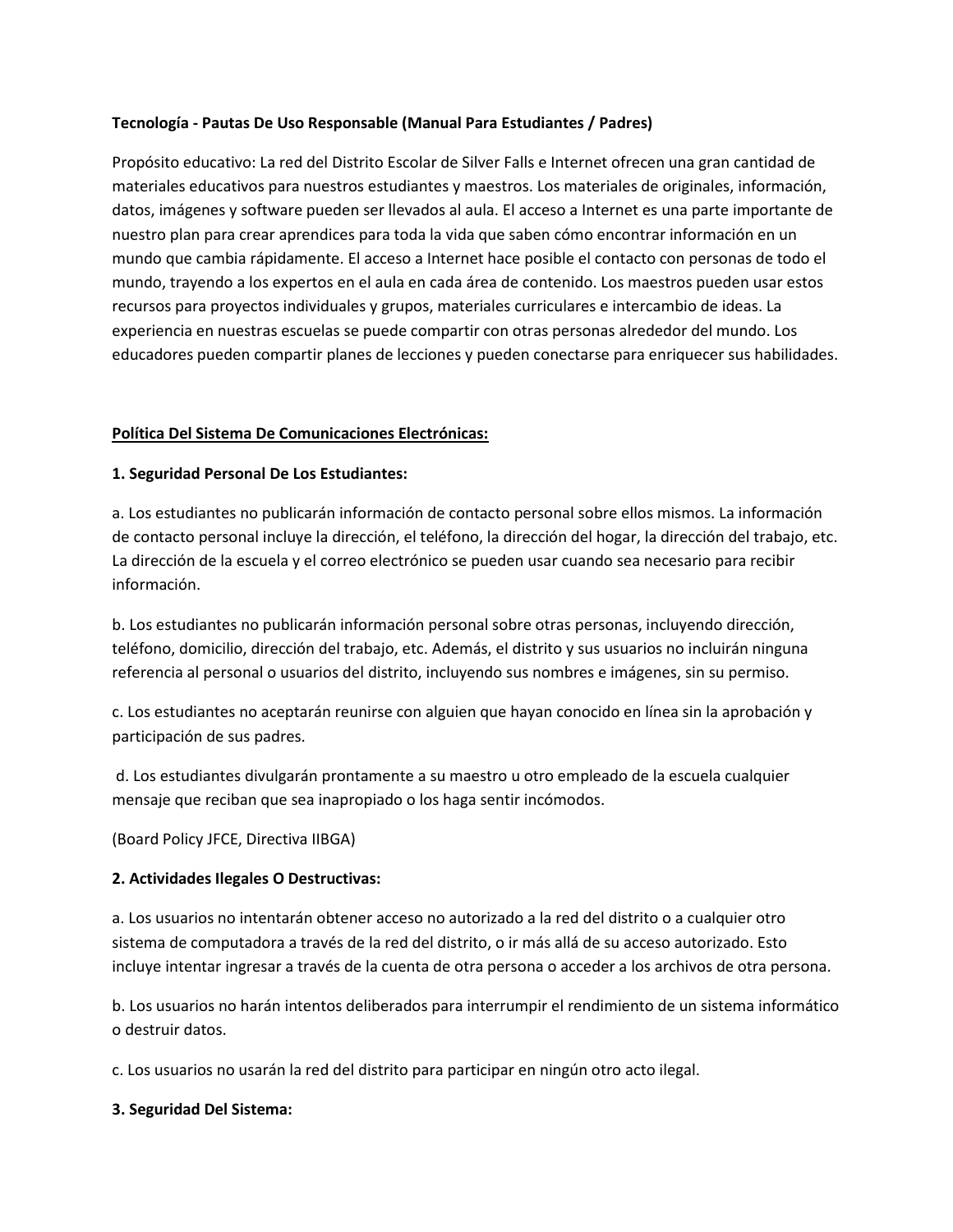a. Los usuarios son responsables del uso de su cuenta individual y deben tomar todas las precauciones razonables para evitar que otros puedan usar su cuenta. Bajo ninguna circunstancia debe un usuario proporcionar su contraseña a otra persona.

b. Los usuarios notificarán inmediatamente al administrador de red del distrito si han identificado un posible problema de seguridad. Los usuarios no buscarán problemas de seguridad, ya que esto puede interpretarse como un intento ilegal de obtener acceso.

c. Los usuarios evitarán la propagación inadvertida de virus informáticos siguiendo los procedimientos de protección contra virus del distrito si descargan software.

# **4. Conducta Inapropiada:**

a. Las restricciones contra el lenguaje inapropiado se aplican a mensajes públicos, mensajes privados y material publicado en páginas web.

b. Los usuarios no usarán lenguaje obsceno, profano, lascivo, vulgar, grosero, inflamatorio, amenazante o irrespetuoso.

c. Los usuarios no publicarán información que, si se actúa en consecuencia, podría causar daños o peligro de interrupción.

d. Los usuarios no participarán en ataques personales, incluidos ataques perjudiciales o discriminatorios.

e. Los usuarios no acosarán a otra persona. El acoso es actuar de una manera que angustia o molesta a otra persona. Si una persona le dice a un usuario que deje de enviarle mensajes, el usuario debe detenerse.

f. Los usuarios no publicarán información falsa o difamatoria sobre una persona u organización.

### **5. Respeto Por La Privacidad:**

a. Los usuarios de no se volver a publicar un mensaje que fue enviado a ellos privadamente.

b. Los usuarios no publicar información de contacto personal sobre otras personas, incluyendo dirección, teléfono, domicilio, dirección de trabajo, etcétera. Además, el distrito y sus usuarios no incluirán ninguna referencia personal del distrito o a los usuarios, incluyendo sus nombres y fotos sin su permiso.

### **6. Respetar Los Límites De Recursos:**

a. Usuarios utilicen la red solamente para actividades de desarrollo educativo y profesional o carrera y actividades de autodescubrimiento limitado, de alta calidad.

b. Usuarios no descargarán archivos grandes a menos que sea absolutamente necesario. Si es necesario, los usuarios descargarán el archivo en un momento en que la red no se está utilizando en gran medida y lo eliminarán de inmediato de la computadora del sistema de red a su computadora personal.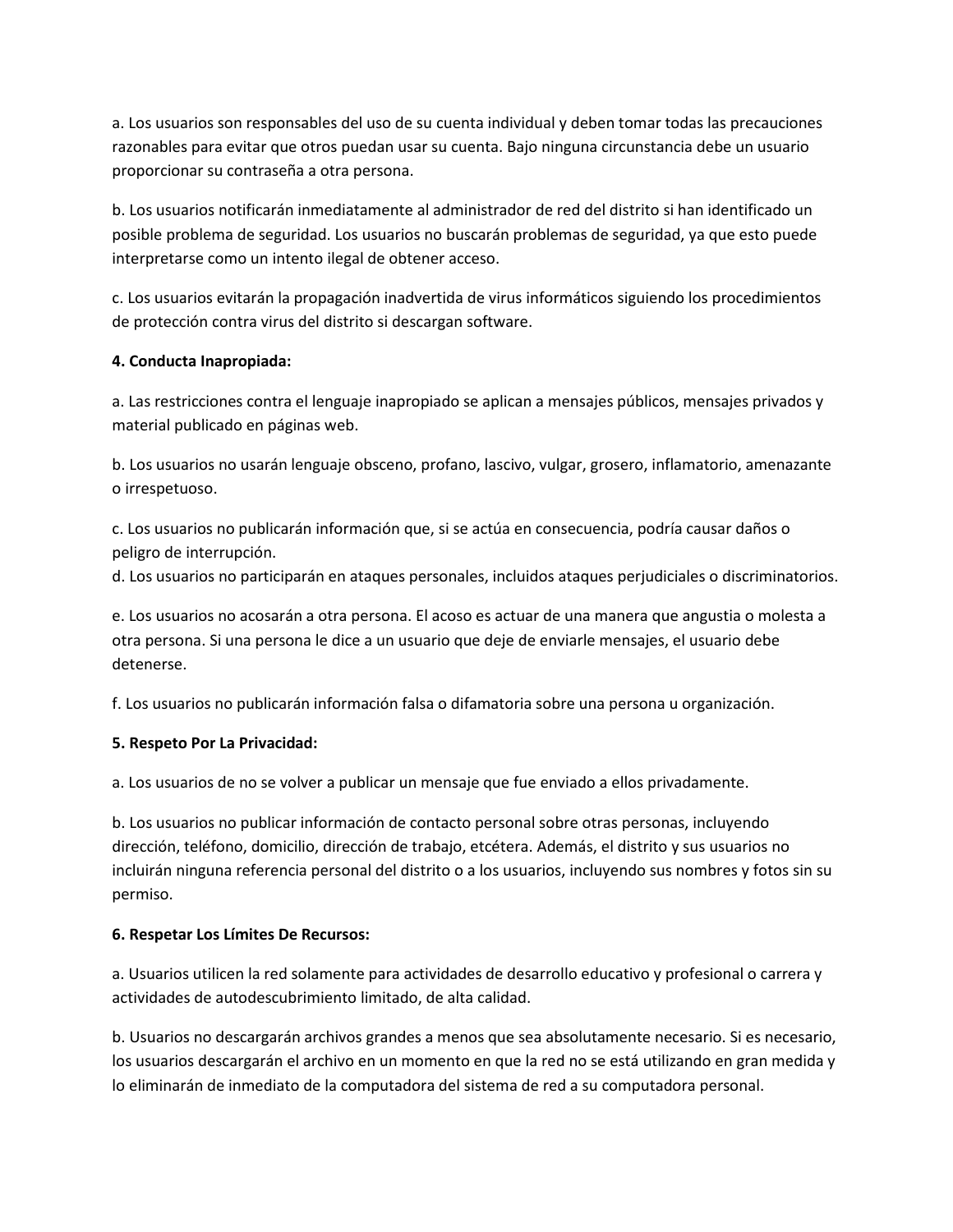c. Usuarios no publicar cartas en cadena o participar en "spamming". Spamming es enviando un mensaje molesto o innecesario a un gran número de personas.

d. Usuarios revisar su correo con frecuencia, eliminar mensajes no deseados inmediatamente y permanecer dentro de su cuota de correo electrónico.

e. Usuarios suscribirán sólo listas de correo de grupo de discusión de alta calidad que son relevantes para su desarrollo educación o profesional de la carrera.

f. Usuarios se cancelar la suscripción a grupos de discusión antes de vacaciones, descanso ni otra extendida ausencia de la escuela.

# **7. Plagio Y Violación De Los Derechos De Autor:**

a. Usuarios no plagian trabajos que encuentran en Internet. Plagio es tomar las ideas o escritos de otros y presentarlos como si fueran originales al usuario.

b. Usuarios respetarán los derechos de los propietarios del copyright. Infracción de copyright se produce cuando un individuo reproduce indebidamente una obra protegida por derechos de autor. Si una obra contiene lenguaje que especifica un uso aceptable de dicha obra, el usuario debe seguir los requisitos expresados. Si el usuario no está seguro si él o ella pueden usar una obra, él o ella deben solicitar permiso del propietario del copyright. (Board Policy EGAAA)

### **8. Acceso Inapropiado Al Material:**

a. Usuarios no utilicen la red de distrito para acceder a material que es profano u obscena (pornografía), que aboga por actos ilegales, o que aboga por la violencia o discriminación hacia otras personas (odio literatura). Puede haber excepciones si el propósito de este acceso es investigar, y si el maestro y el padre aprobación el acceso.

b. Si un usuario sin darse cuenta tiene acceso a dicha información, él o ella debe revelar inmediatamente el acceso inadvertido de una manera especificada por la escuela.

### **9. Acoso Cibernético:**

El Distrito prohíbe cualquier forma de acoso, incluido el acoso a través de medios electrónicos, que se conocen como Acoso Cibernético. Un estudiante puede ser sujeto a acciones disciplinarias, hasta e incluyendo la expulsión, por una violación. Un estudiante puede también referir a la policía por una violación. Estudiantes o voluntarios pueden reportar anónimamente Acoso Cibernético. Medidas correctivas no se basará únicamente en un informe anónimo. (Board Policy JFCF, JFCFA, GBNA, GBNAA)

### **10. Debido Al Proceso**:

a. En caso de una denuncia que un estudiante ha violado el distrito aceptable utilizar la política, el estudiante se proveerá con previo aviso de la presunta violación y una oportunidad para presentar a un administrador o su designado.